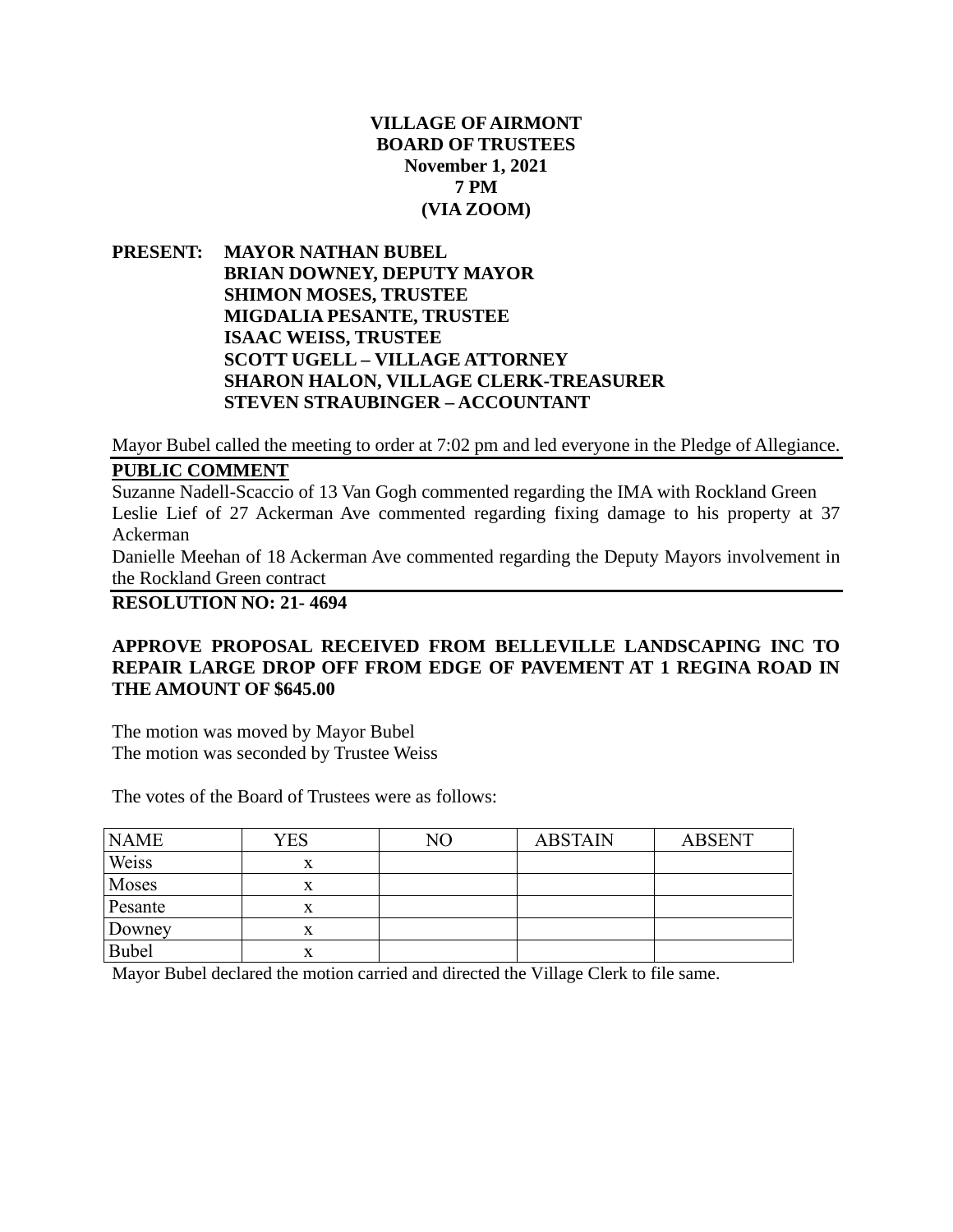## **RESOLUTION NO: 21-4695**

# **RESCIND RESOLUTION NO: 21- 4637 HIRING ROBERT VAN DUNK JR. AS PART-TIME LITTER PATROL OFFICER.**

The motion was moved by Mayor Bubel The motion was seconded by Trustee Weiss

The votes of the Board of Trustees were as follows:

| <b>NAME</b>  | <b>YES</b> | NΟ | <b>ABSTAIN</b> | <b>ABSENT</b> |
|--------------|------------|----|----------------|---------------|
| Weiss        | x          |    |                |               |
| Moses        | л          |    |                |               |
| Pesante      | x          |    |                |               |
| Downey       | X          |    |                |               |
| <b>Bubel</b> | x          |    |                |               |

Mayor Bubel declared the motion carried and directed the Village Clerk to file same.

### **RESOLUTION NO: 21-4696**

# **RESCIND RESOLUTION NO: 21- 4687 BILL PRESS AS THE VILLAGE OF AIRMONT'S PART TIME CODE ENFORCER.**

The motion was moved by Mayor Bubel The motion was seconded by Deputy Mayor Downey

The votes of the Board of Trustees were as follows:

| <b>NAME</b>  | <b>YES</b> | NO | <b>ABSTAIN</b> | <b>ABSENT</b> |
|--------------|------------|----|----------------|---------------|
| Weiss        | X          |    |                |               |
| Moses        | X          |    |                |               |
| Pesante      | x          |    |                |               |
| Downey       | x          |    |                |               |
| <b>Bubel</b> | x          |    |                |               |

Mayor Bubel declared the motion carried and directed the Village Clerk to file same.

# **RESOLUTION NO: 21 -4697**

#### **Resolution approving the Treasury Abstracts of November 1, 2021, in the amount of \$234,959.57**

The motion was moved by Mayor Bubel The motion was seconded by Trustee Weiss

The votes of the Board of Trustees were as follows: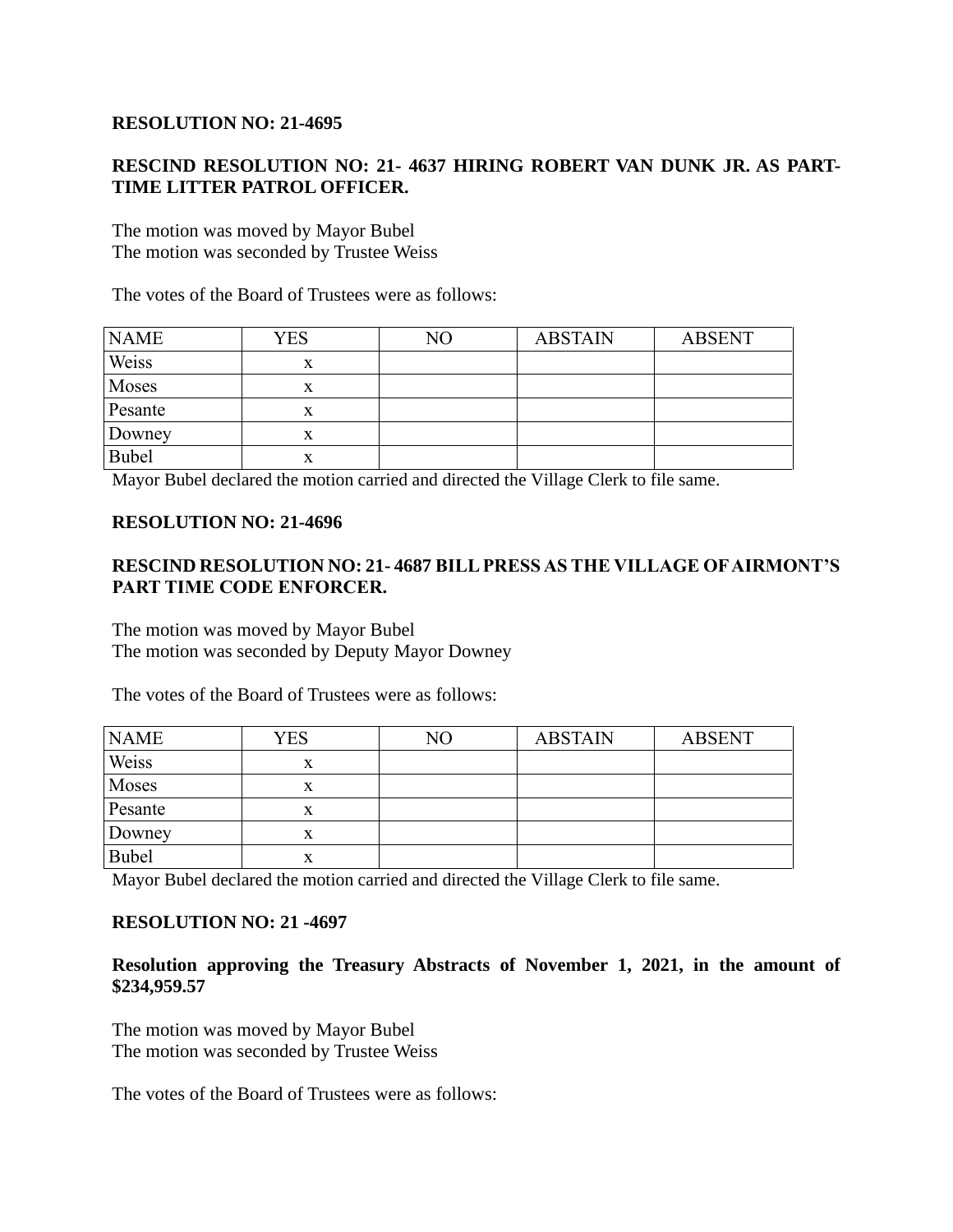| <b>NAME</b>  | YES       | NΟ | <b>ABSTAIN</b> | <b>ABSENT</b> |
|--------------|-----------|----|----------------|---------------|
| Weiss        | x         |    |                |               |
| Moses        |           |    |                |               |
| Pesante      |           |    |                |               |
| Downey       | $\Lambda$ |    |                |               |
| <b>Bubel</b> | x         |    |                |               |

Mayor Bubel declared the motion carried and directed the Village Clerk to file same.

### **RESOLUTION NO: 21 -4698**

## **Resolution approving the minutes from the Board of Trustees Meeting of October 18, 2021**

The motion was moved by Mayor Bubel The motion was seconded by Deputy Mayor Downey

The votes of the Board of Trustees were as follows:

| <b>NAME</b> | YES    | NΟ | <b>ABSTAIN</b> | <b>ABSENT</b> |
|-------------|--------|----|----------------|---------------|
| Weiss       | X      |    |                |               |
| Moses       | x      |    |                |               |
| Pesante     |        |    |                |               |
| Downey      |        |    |                |               |
| Bubel       | v<br>л |    |                |               |

Mayor Bubel declared the motion carried and directed the Village Clerk to file same.

### **RESOLUTION NO: 21 -4699**

### **Resolution approving the minutes from the Board of Trustees Meeting of October 28, 2021**

The motion was moved by Mayor Bubel The motion was seconded by Trustee Weiss

The votes of the Board of Trustees were as follows:

| <b>NAME</b>  | <b>YES</b> | NO        | <b>ABSTAIN</b> | <b>ABSENT</b> |
|--------------|------------|-----------|----------------|---------------|
| Weiss        | x          |           |                |               |
| Moses        | л          |           |                |               |
| Pesante      |            | $\Lambda$ |                |               |
| Downey       |            |           |                |               |
| <b>Bubel</b> | л          |           |                |               |

Mayor Bubel declared the motion carried and directed the Village Clerk to file same.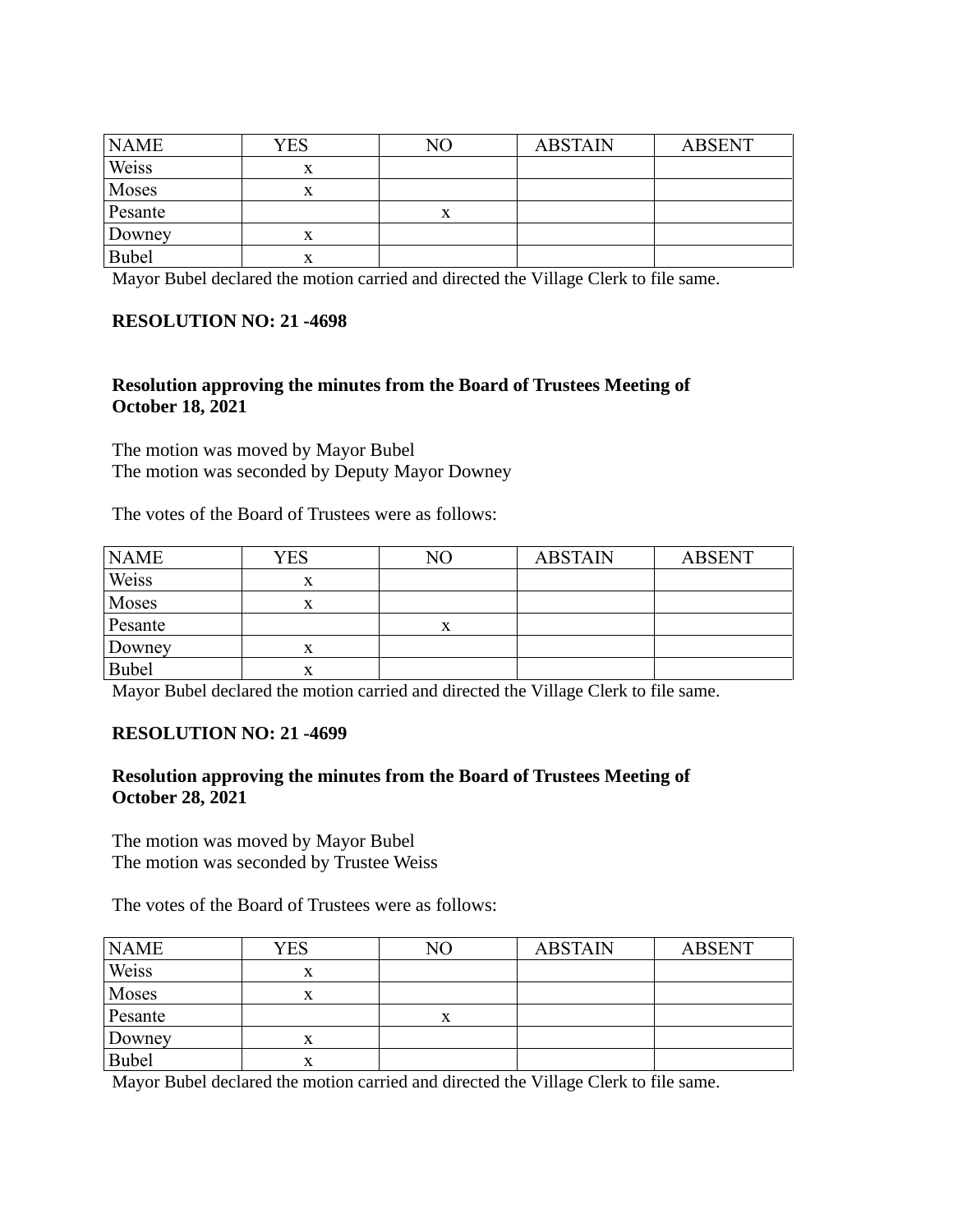# **OLD BUSINESS/NEW BUSINESS**

### **RESOLUTION NO: 21-**

# **GO FORWARD WITH THE PROJECT AT 37 ACKERMAN AVE REGARDING DRAINAGE AND A PROPOSAL FOR A WALKWAY.**

The motion was moved by Deputy Mayor Downey The motion was seconded by Trustee Moses

The votes of the Board of Trustees were as follows:

| <b>NAME</b>  | <b>YES</b> | NO                     | <b>ABSTAIN</b> | <b>ABSENT</b> |
|--------------|------------|------------------------|----------------|---------------|
| Weiss        |            |                        | X              |               |
| Moses        | X          |                        |                |               |
| Pesante      |            | X                      |                |               |
| Downey       | x          |                        |                |               |
| <b>Bubel</b> |            |                        |                |               |
|              |            | wants to hear from the |                |               |
|              |            | engineer.              |                |               |

### **RESOLUTION NO: 21-4700**

# **TITLE: MOTION TO SCHEDULE A PUBLIC HEARING FOR NOVEMBER 15 2021 AT 7 PM TO OVERRIDE TAX LEVY LIMIT ESTABLISHED IN GENERAL MUNICIPAL LAW SECTION 3-C**

The motion was moved by Mayor Bubel The motion was seconded by Trustee Weiss

The votes of the Board of Trustees were as follows:

| <b>NAME</b>  | <b>YES</b> | NΟ | <b>ABSTAIN</b> | <b>ABSENT</b> |
|--------------|------------|----|----------------|---------------|
| Weiss        | л          |    |                |               |
| Moses        | x          |    |                |               |
| Pesante      |            |    | X              |               |
| Downey       |            |    |                |               |
| <b>Bubel</b> |            |    |                |               |

Mayor Bubel declared the motion carried and directed the Village Clerk to file same.

### **The Mayor turned the meeting over to the Deputy Mayor for the budget workshop**

Deputy Mayor Downey made various recommendations on the budget.